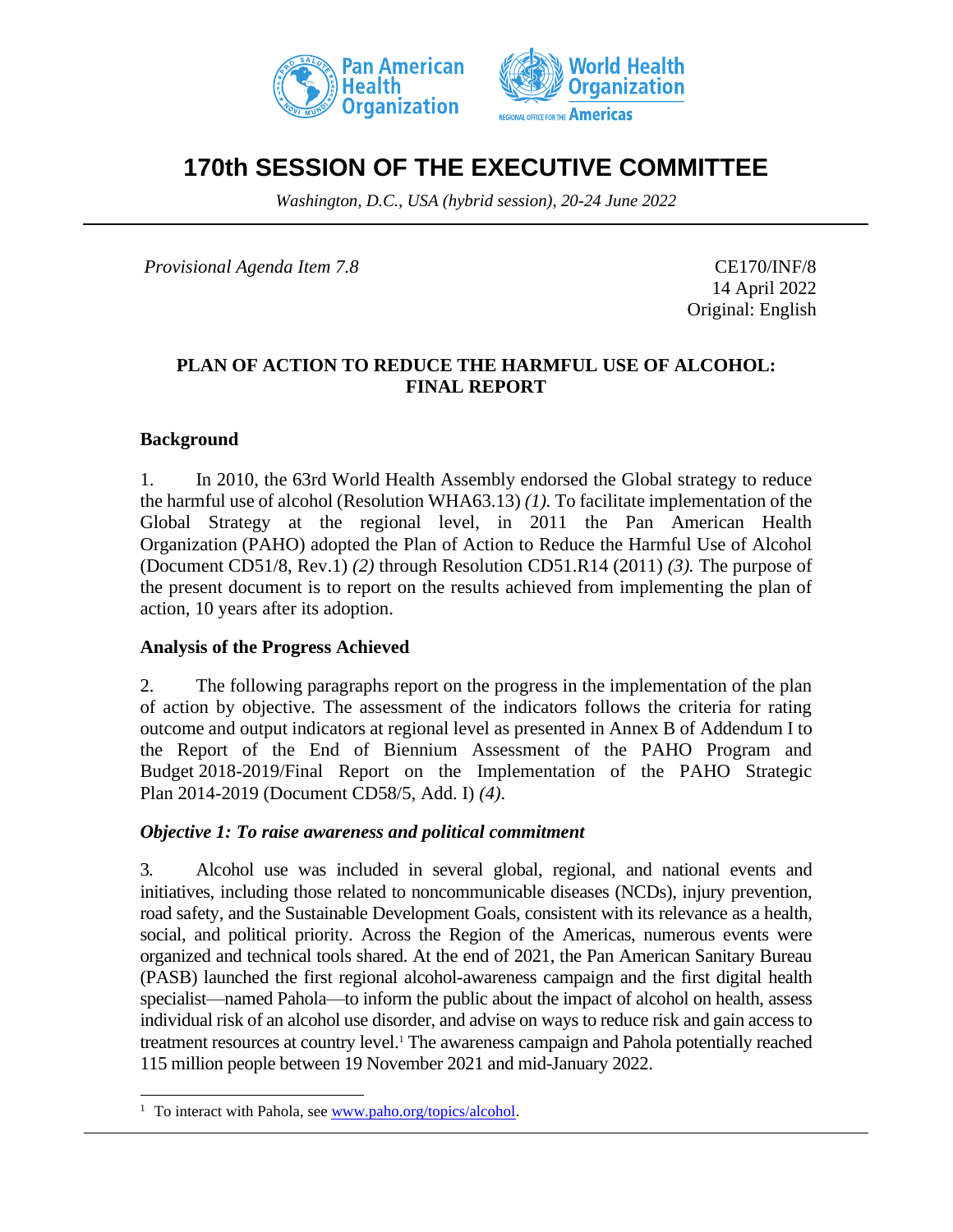| <b>Objective 1:</b> To raise awareness and political commitment                         |                                                                                                                                                                                                                                 |  |
|-----------------------------------------------------------------------------------------|---------------------------------------------------------------------------------------------------------------------------------------------------------------------------------------------------------------------------------|--|
| Indicator, baseline, and target                                                         | Status                                                                                                                                                                                                                          |  |
| Number of regional advocacy<br>events integrating a link with<br>alcohol-related issues | <i>Exceeded.</i> Over the past several years, and particularly the<br>past 3 years, several advocacy events have been organized<br>annually at the regional level. <sup>2</sup>                                                 |  |
| Baseline: 0<br>Target: At least 2 events per year                                       | <b>2017:</b> Caribbean subregional training on law and NCDs;<br>Carmen Network meeting on NCDs and risk factors (5, 6).                                                                                                         |  |
| until 2021.                                                                             | <b>2018:</b> Comprehensive alcohol regulation in public health in<br>the member States of the Central American Integration<br>System (SICA); international workshop on health<br>legislation; 15th Conference of INEBRIA (7-9). |  |
|                                                                                         | <b>2019-2021:</b> Alcohol and Health webinar series $(10)$ .                                                                                                                                                                    |  |

## *Objective 2: To improve the knowledge base on the magnitude of problems and on effectiveness of interventions disaggregated by sex and ethnic group*

4. The knowledge base was expanded significantly and led to over 50 studies being carried out during the period by individual countries with technical support from PASB or coordinated by PASB, in several countries. PASB developed eight self-learning virtual courses, available in English and Spanish (as well as three in Portuguese), in which over 59,000 people from nearly 60 countries have participated.<sup>3</sup> PASB has published and disseminated numerous reports, policy briefs, and fact sheets, such as the Regional Status Report on Alcohol and Health in the Americas of 2015 and 2020 *(11, 12)*.

| of interventions disaggregated by sex and ethnic group                                           |                                                                                                                                            |  |
|--------------------------------------------------------------------------------------------------|--------------------------------------------------------------------------------------------------------------------------------------------|--|
| Indicator, baseline, and target                                                                  | <b>Status</b>                                                                                                                              |  |
| Number of new research studies undertaken<br>with a focus on alcohol and its impact on<br>health | <i>Exceeded.</i> More than 50 studies were<br>undertaken during the period of the plan of<br>action, covering a variety of research areas. |  |
| Baseline: Not available<br>Target: At least 10 new studies completed<br>between 2012-2021        |                                                                                                                                            |  |

**Objective 2:** To improve the knowledge base on the magnitude of problems and on effectiveness of interventions disaggregated by sex and ethnic group

 $2\degree$  For information on events held between 2012 and 2016, see Plan of Action to Reduce the Harmful Use of Alcohol: Midterm Review (Document CE158/INF/13-D).

<sup>&</sup>lt;sup>3</sup> The virtual courses are: Alcohol Policy Advocacy; Alcohol Policy and Public Health; Alcohol Use, Women's Health and Pregnancy: Comprehensive Approaches to Preventing Problems Associated with Prenatal Alcohol Exposure; ASSIST-SBI in Primary Health Care; AUDIT-SBI in Primary Health Care; Calculating Alcohol Per Capita Consumption; Drug Policy and Public Health; and SAFER initiative: costeffective policies to reduce alcohol problems.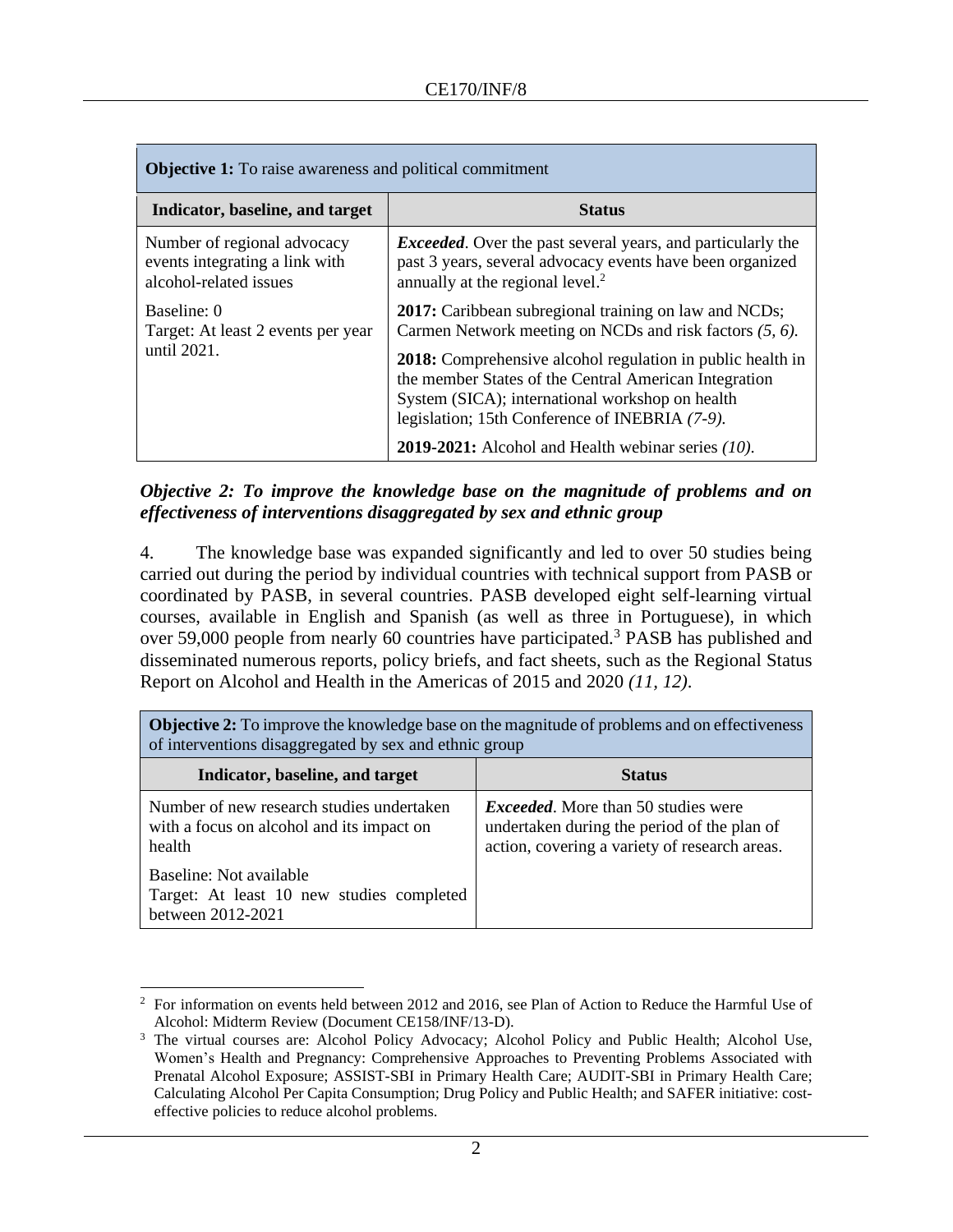# *Objective 3: To increase technical support to Member States*

5. Technical cooperation was established with 27 countries over the period. Activities included the development of national alcohol policies and plans, building the capacity of the health care services to screen for and intervene in alcohol use disorders and fetal alcohol spectrum disorders, support for alcohol research and data analysis, national awareness events, and assisting countries in responding to alcohol industry arguments against effective alcohol policies*.* Objective 3 was the only one not to have been fully achieved, reflecting the impact of interference by the alcohol industry on decision-making processes, as reported by Member States, which limited the ability of governments to adopt national alcohol policies and plans. Additionally, there were reports of misinformation about alcohol-related benefits being disseminated, the industry funding research aimed at promoting the benefits of alcohol, and corporate social responsibility programs undermining scientific knowledge about alcohol harms. Currently, eight countries have plans that were developed and adopted with PASB's technical cooperation, while 11 countries developed drafts that were not approved or implemented.

| <b>Objective 3:</b> To increase technical support to Member States                                                                                       |                                                                                                                                                                            |  |  |  |
|----------------------------------------------------------------------------------------------------------------------------------------------------------|----------------------------------------------------------------------------------------------------------------------------------------------------------------------------|--|--|--|
| Indicator, baseline, and target                                                                                                                          | <b>Status</b>                                                                                                                                                              |  |  |  |
| Number of countries with national and/or<br>subnational alcohol action plans developed<br>with PAHO's technical cooperation<br>Baseline: 5<br>Target: 15 | <b>Partially achieved.</b> A total of eight countries<br>in the Region currently have national and/or<br>subnational plans developed with PAHO's<br>technical cooperation. |  |  |  |

## *Objective 4: To strengthen partnerships*

6. A network of national counterparts and other stakeholders, the Pan American Network on Alcohol and Public Health (PANNAPH), was created in 2012 and remains functional. PANNAPH includes PASB focal points, ministry of health counterparts, collaborating centers, selected researchers, and nongovernmental organizations (NGOs), communicating through a LISTSERV e-mail list with over 200 subscribers and over 2,000 e-mails exchanged. Face-to-face meetings were organized in 2012, 2014, 2018, 2019 and 2020. PAHO/WHO Collaborating Centers were mobilized to contribute to technical cooperation efforts with countries and the Regional Office for the Americas. PASB also strengthened its partnership with the World Health Organization (WHO) Regional Office for Europe and WHO Headquarters in Geneva over the period. Dialogues with economic operators were held in conjunction with WHO Headquarters, but no partnerships were developed.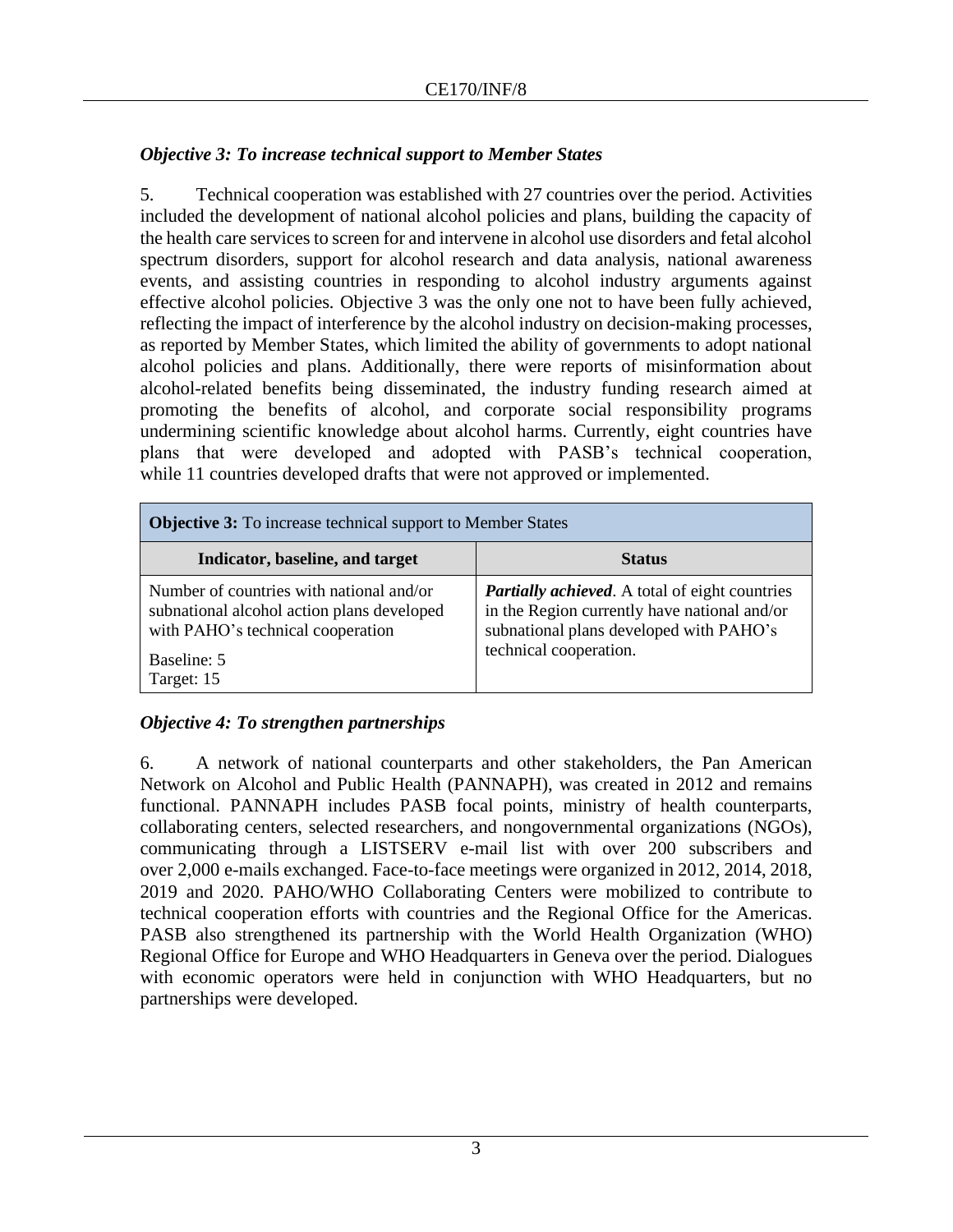| <b>Objective 4:</b> To strengthen partnerships                                                                       |                                                                                                                                            |  |  |
|----------------------------------------------------------------------------------------------------------------------|--------------------------------------------------------------------------------------------------------------------------------------------|--|--|
| Indicator, baseline, and target                                                                                      | <b>Status</b>                                                                                                                              |  |  |
| A regional network of national counterparts<br>with countries and other stakeholders formed<br>and functioning       | <b>Achieved.</b> The Pan American Network on<br>Alcohol and Public Health (PANNAPH) was<br>formally established in 2012 and is functional. |  |  |
| Baseline: 0<br>Target: One network formed in 2012 and<br>regularly functioning throughout the period<br>until $2021$ |                                                                                                                                            |  |  |

### *Objective 5: To improve monitoring and surveillance systems and dissemination of information for advocacy, policy development, and evaluation*

7. All Member States had country profiles with at least partial data in the 2011, 2014, and 2018 editions of the WHO Global Status Report on Alcohol and Health *(13)*, as well as in the PASB Regional Status Reports on Alcohol and Health of 2015 and 2020 *(11, 12)*. WHO developed the Global Information System on Alcohol and Health (GISAH), with an interface for the Region of the Americas, the Regional Information System on Alcohol and Health of the Americas (AMRISAH). Information was collected and reported to the WHO Global Survey on Alcohol and Health and used in the ENLACE platform as the PAHO Core Health Indicators Database.<sup>4</sup>

**Objective 5:** To improve monitoring and surveillance systems and dissemination of information for advocacy, policy development, and evaluation

| Indicator, baseline, and target                                                                         | <b>Status</b>                                                                                                                 |
|---------------------------------------------------------------------------------------------------------|-------------------------------------------------------------------------------------------------------------------------------|
| Number of countries that provide country<br>specific data to the regional alcohol<br>information system | Achieved. All 35 Member States regularly<br>provide available data on policies,<br>consumption, and harms related to alcohol. |
| Baseline: 35<br>Target: 35                                                                              |                                                                                                                               |

<sup>4</sup> The ENLACE data portal on noncommunicable diseases, mental health, and external causes provides data on a comprehensive set of indicators relevant to the technical programs [\(https://www.paho.org/en/noncommunicable-diseases-and-mental-health/enlace-data-portal](https://www.paho.org/en/noncommunicable-diseases-and-mental-health/enlace-data-portal-noncommunicable-diseases-mental)[noncommunicable-diseases-mental\)](https://www.paho.org/en/noncommunicable-diseases-and-mental-health/enlace-data-portal-noncommunicable-diseases-mental). The PAHO CORE indicators database draws on the latest data available for 49 countries and territories of the Region of the Americas from 1995 to 2021 [\(https://opendata.paho.org/en/core-indicators/core-indicators-dashboard\)](https://opendata.paho.org/en/core-indicators/core-indicators-dashboard).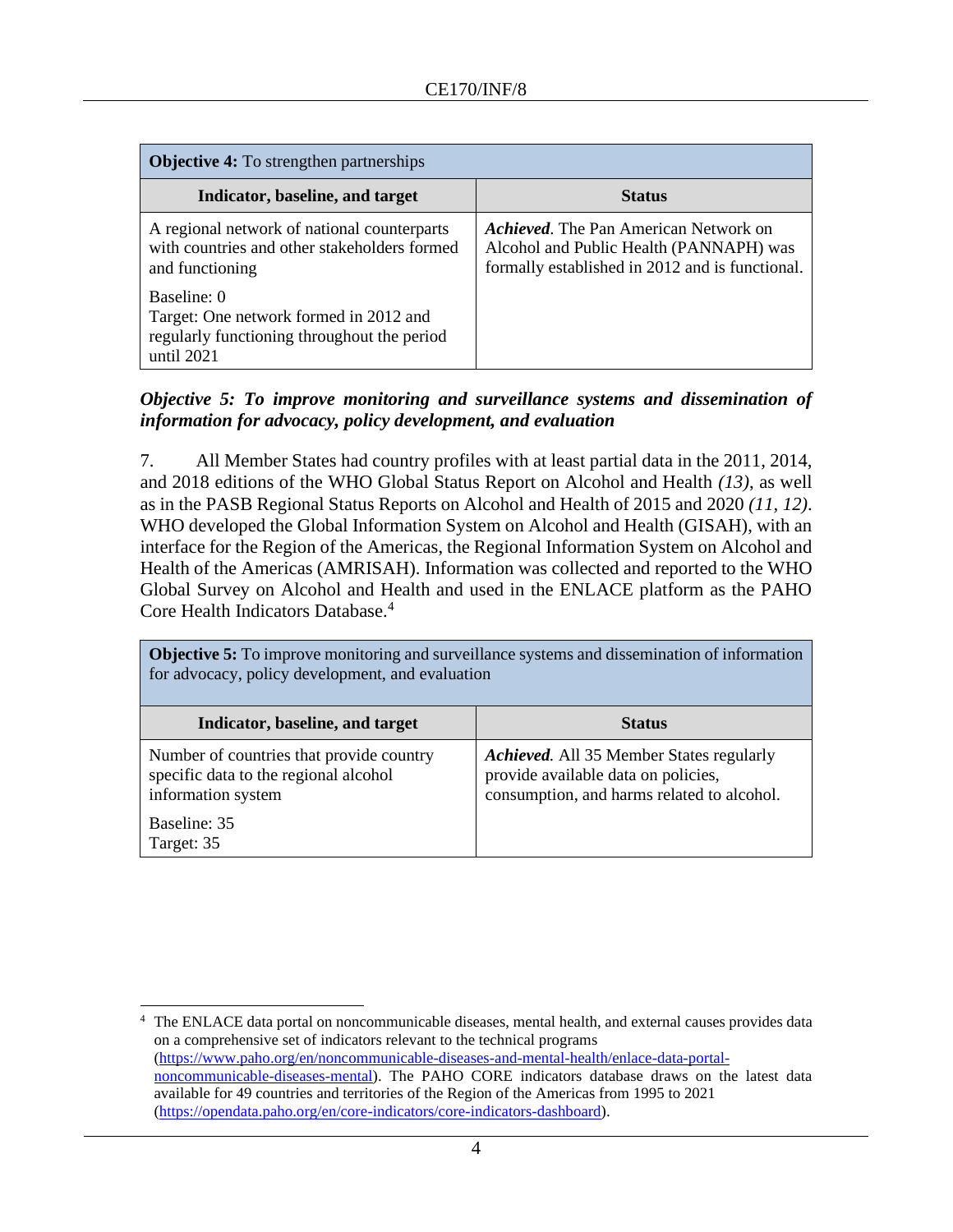# **Lessons Learned**

8. Alcohol is a risk factor for conditions linked to over 200 International Classification of Diseases codes, including those related to injuries, violence, mental health, noncommunicable diseases, and communicable diseases. Vertical approaches to reducing alcohol-related problems have had limited public health impact but continue to be prioritized over population-based policies, which are known to be cost-effective, owing to a limited understanding of alcohol consumption as a public health threat.

9. Neither the WHO global strategy nor the regional plan of action established indicators to measure reductions in consumption and the harmful use of alcohol. Since the adoption of these two documents, however, a 0% relative increase in average annual alcohol per capita consumption (APC) has been included as one of the targets of the outcome indicators of the PAHO Strategic Plan 2020-2025 (*Official Document 359*). In the PAHO Strategic Plan 2014-2019 (*Official Document 345*), the relative reduction of 10% in the harmful use of alcohol was not achieved, and WHO predicted an increase in APC by 2025 if no action was taken *(13)*. In addition, the Sustainable Development Goals call for stronger prevention and treatment of alcohol use disorders and include a specific target indicator (3.5.2) related to APC *(14)*. Finally, in 2018, WHO launched a new initiative, the SAFER technical package,<sup>5</sup> to support country implementation of the most cost-effective measures *(15)*.

10. Despite these efforts, alcohol per capita consumption is still high in the Region and is predicted to increase if no additional measures are taken. Heavy episodic drinking is prevalent in adults (25%) and adolescents (18.5%), and alcohol-specific mortality rates are high and rising (14, 16). Of particular concern is the fact that an estimated 3.2% of adult women in the Americas have an alcohol use disorder, the highest in the world *(13)*. Between 51% and 94% of children aged 13-15 years report initiation of alcohol consumption before the age of 14 *(12).*

11. The COVID-19 pandemic led to an increase in alcohol sales and online marketing. The increase in alcohol consumption appears to be linked to pandemic-related stress, a finding reported in the PAHO regional survey conducted in 2020, covering over 20,000 individuals from 33 countries *(17, 18)*. Liberalization of pre-pandemic alcohol policies provides incentives to alcohol producers and marketers, which will likely lead to increased consumption and related harm.

12. The advocacy efforts carried out by NGOs and civil society were largely countered by a well-organized, highly financed, and influential alcohol industry. Efforts made by PAHO at the end of 2021, including the launch of the alcohol campaign entitled "Live Better, Drink Less" and the digital health specialist Pahola*,* were very effective and require sustained investment to become a regional public health good.

<sup>&</sup>lt;sup>5</sup> For more information about this technical package, see [https://www.who.int/publications/i/item/the-safer-technical-package.](https://www.who.int/publications/i/item/the-safer-technical-package)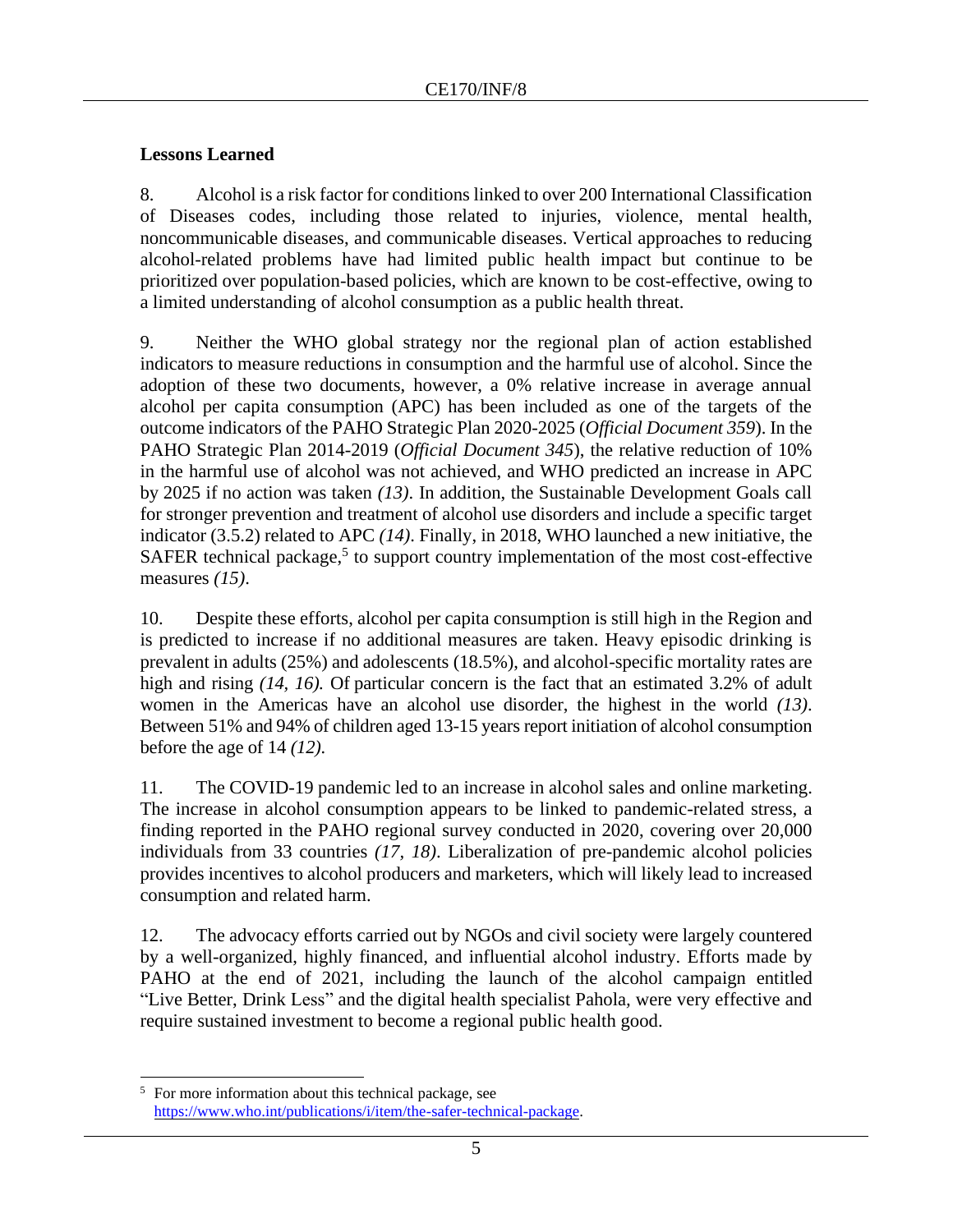13. It is important to strengthen the institutional capacity of the health authority to effectively regulate alcohol consumption through improved governance, transparency processes, accountability, and appropriate management of conflicts of interest*.* Member States have identified the influence and interference of the alcohol industry on policy-making as the greatest barrier to the implementation of effective control policies and policy coherence within government and across sectors, resulting in commercial interests being placed above public health.

14. Revenues from alcohol taxes can provide the resources for health system reforms aimed at achieving universal access to health and universal health coverage. A decrease in alcohol consumption can also prevent a significant percentage of acute and chronic alcohol-related health problems.

## **Action Needed to Improve the Situation**

15. In the light of the achievements and challenges described in the present report, the following actions are presented for consideration by the Member States:

- a) Give higher priority to alcohol as a public health problem and increase its visibility in the Region across technical areas and sectors.
- b) Increase synergies and facilitate cross-sector dialogue on topics related to mental health and noncommunicable diseases to integrate the work on alcohol.
- c) Adopt the WHO action plan (2022-2030) to effectively implement the global strategy to reduce the harmful use of alcohol as a public health priority as the guidance document for technical cooperation with Member States and non-State actors. Align the regional plan on alcohol with the WHO plan and indicators.
- d) Promote alcohol marketing control to protect young people from pressures to drink and change cultural norms regarding alcohol consumption.
- e) Promote fiscal policies as an effective way to reduce the harmful use of alcohol, as well as to increase revenues for governments.
- f) Support advocacy efforts in the Region using innovation and social media. Establish a day to raise awareness about the need to reduce alcohol use and to protect children and adolescents from pressures to drink, including from exposure to alcohol marketing.
- g) Promote strengthening of primary health care services to include screening, brief interventions, and management of alcohol use disorders as part of an essential package of primary health care services for achieving universal health coverage, using digital health tools.
- h) Develop tools and processes for collecting and using data to inform policies and programs at regional and national levels.
- i) Develop models of alcohol policies and plans that can be adopted by Member States to facilitate progress on reducing harmful use of alcohol.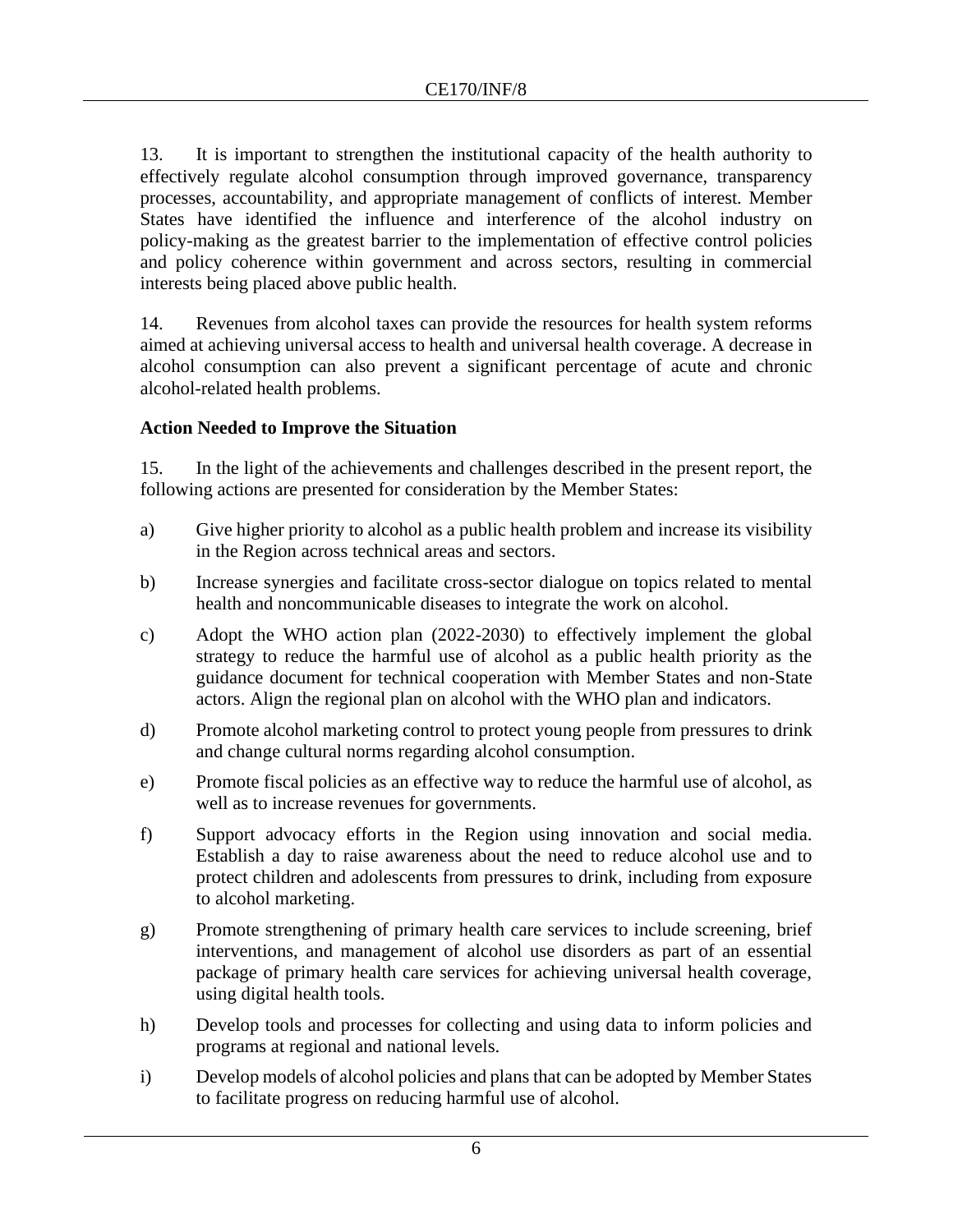j) Strengthen research collaborative efforts on the impact of alcohol on health, on policies and programs aimed at reducing alcohol-related harm, and on the net impact of alcohol on the economy to provide justification for public policies and gain the support of sectors beyond health.

## **Action by the Executive Committee**

16. The Executive Committee is invited to take note of this report and provide any comments it deems pertinent.

## **References**

- 1. World Health Organization. Global strategy to reduce the harmful use of alcohol [Internet]. Geneva: WHO; 2010 [cited 2022 Feb 7]. Available from: <https://www.who.int/publications/i/item/9789241599931>.
- 2. Pan American Health Organization. Plan of action to reduce the harmful use of alcohol [Internet]. 51st Directing Council of PAHO; 63rd Session of the Regional Committee of WHO for the Americas; 2011 Sep 26-30; Washington, DC. Washington, DC: PAHO; 2011 (Document CD51/8, Rev.1) [cited 2022 Mar 13]. Available from: [https://www.paho.org/hq/dmdocuments/2011/CD51-8-e.pdf.](https://www.paho.org/hq/dmdocuments/2011/CD51-8-e.pdf)
- 3. Pan American Health Organization. Plan of action to reduce the harmful use of alcohol [Internet]. 51st Directing Council of PAHO; 63rd Session of the Regional Committee of WHO for the Americas; 2011 Sep 26-30; Washington, DC. Washington, DC: PAHO; 2011 (Resolution CD51.R14) [cited 2022 Feb 3]. Available from: [https://www.paho.org/hq/dmdocuments/2011/CD51.R14-e.pdf.](https://www.paho.org/hq/dmdocuments/2011/CD51.R14-e.pdf)
- 4. Pan American Health Organization. Report of the End-of-biennium Assessment of the PAHO Program and Budget 2018-2019/Final Report on the Implementation of the PAHO Strategic Plan 2014-2019 [Internet]. 58th Directing Council of PAHO, 72nd Session of the Regional Committee of WHO for the Americas; 2020 Sep 28-29; Virutal Session. Washington, DC: PAHO; 2020 (Document CD58/5, Add. I) [cited 2022 Mar 13]. Available from:

[https://www.paho.org/en/documents/cd585-add-i-report-end-biennium-assessment](https://www.paho.org/en/documents/cd585-add-i-report-end-biennium-assessment-paho-program-and-budget-2018-2019final-report)[paho-program-and-budget-2018-2019final-report.](https://www.paho.org/en/documents/cd585-add-i-report-end-biennium-assessment-paho-program-and-budget-2018-2019final-report)

5. World Health Organization Framework Convention on Tobacco Control/McCabe Centre for Law and Cancer. Press release: Jamaica: Caribbean sub-regional training on law and non-communicable diseases [Internet]. 2017 [cited 2022 Mar 13]. Available from: [https://untobaccocontrol.org/kh/legal-challenges/jamaica-sub-regional-training-law](https://untobaccocontrol.org/kh/legal-challenges/jamaica-sub-regional-training-law-non-communicable-diseases/)[non-communicable-diseases/.](https://untobaccocontrol.org/kh/legal-challenges/jamaica-sub-regional-training-law-non-communicable-diseases/)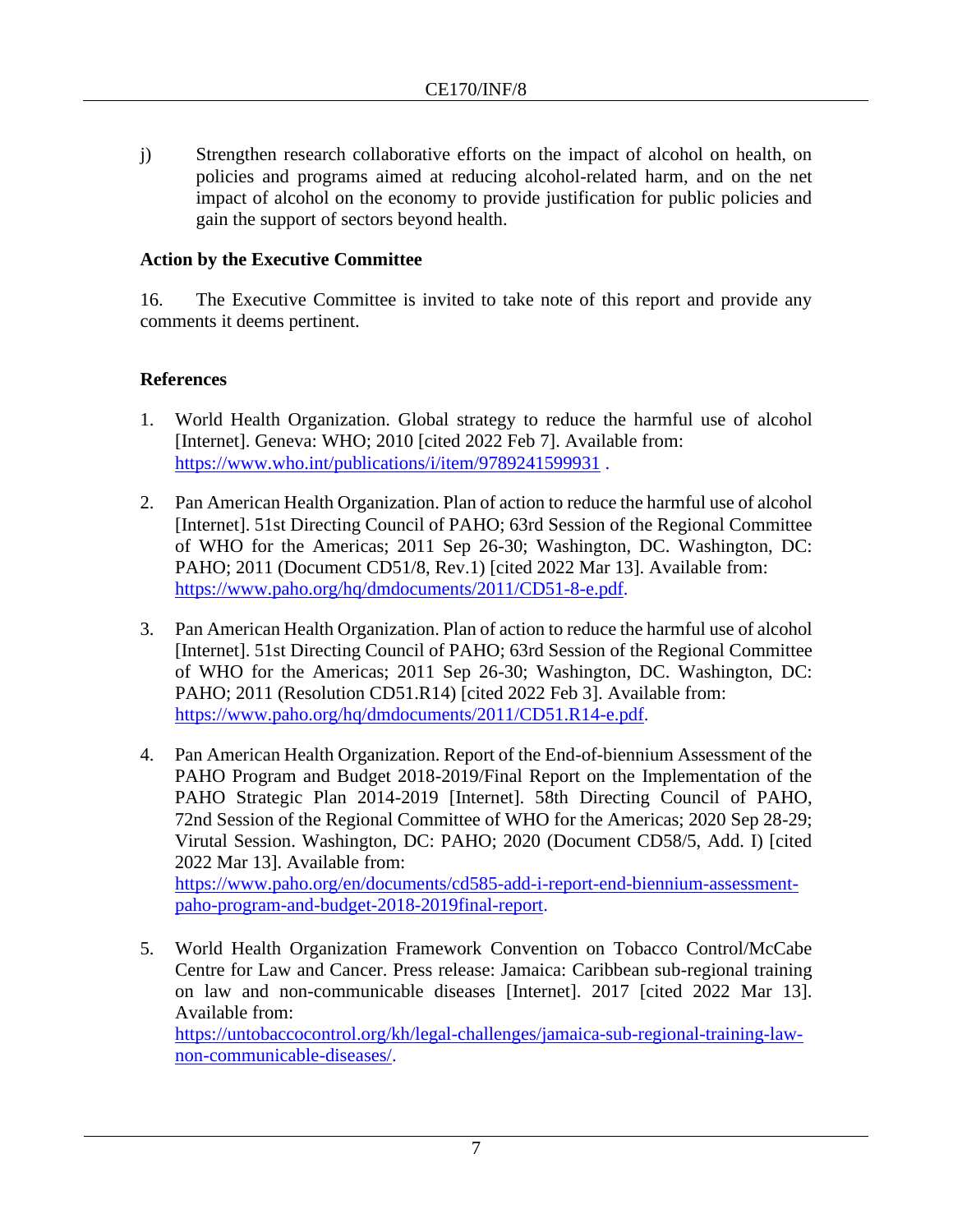- 6. Pan American Health Organization. CARMEN Network webinars on NCDs and risk factors [Internet]. 2017 [cited 2022 Mar 13]. Available from: [https://www.paho.org/carmen/webinars.html.](https://www.paho.org/carmen/webinars.html)
- 7. Pan American Health Organization. Press release: Guatemala comprehensive alcohol regulation in public health in the member States of the Central American Integration System (SICA) [Internet]. Guatemala City, Guatemala: PAHO; 2019 [cited 2022 Mar 13]. Available from: [https://www3.paho.org/hq/index.php?option=com\\_content&view=article&id=1](https://www3.paho.org/hq/index.php?option=com_content&view=article&id=15113:guatemala-regulacion-integral-del-alcohol-en-la-salud-publica-en-los-estados-miembros-del-sistema-de-integracion-centroamericana-sica&Itemid=42050&lang=en) [5113:guatemala-regulacion-integral-del-alcohol-en-la-salud-publica-en-los](https://www3.paho.org/hq/index.php?option=com_content&view=article&id=15113:guatemala-regulacion-integral-del-alcohol-en-la-salud-publica-en-los-estados-miembros-del-sistema-de-integracion-centroamericana-sica&Itemid=42050&lang=en)[estados-miembros-del-sistema-de-integracion-centroamericana](https://www3.paho.org/hq/index.php?option=com_content&view=article&id=15113:guatemala-regulacion-integral-del-alcohol-en-la-salud-publica-en-los-estados-miembros-del-sistema-de-integracion-centroamericana-sica&Itemid=42050&lang=en)[sica&Itemid=42050&lang=en.](https://www3.paho.org/hq/index.php?option=com_content&view=article&id=15113:guatemala-regulacion-integral-del-alcohol-en-la-salud-publica-en-los-estados-miembros-del-sistema-de-integracion-centroamericana-sica&Itemid=42050&lang=en)
- 8. Pan American Health Organization. Press release: Honduras international workshop on health legislation [Internet]. Tegucigalpa, Honduras: PAHO; 2018 [cited 2022 Mar 13]. Available from: [https://www3.paho.org/hq/index.php?option=com\\_content&view=article&id=1](https://www3.paho.org/hq/index.php?option=com_content&view=article&id=15660:honduras-taller-internacional-de-legislacion-en-salud&Itemid=42050&lang=en) [5660:honduras-taller-internacional-de-legislacion-en](https://www3.paho.org/hq/index.php?option=com_content&view=article&id=15660:honduras-taller-internacional-de-legislacion-en-salud&Itemid=42050&lang=en)[salud&Itemid=42050&lang=en.](https://www3.paho.org/hq/index.php?option=com_content&view=article&id=15660:honduras-taller-internacional-de-legislacion-en-salud&Itemid=42050&lang=en)
- 9. International Network on Brief Interventions for Alcohol & Other Drugs 15th Conference of INEBRIA, 2018 Sep 26-27, Santiago, Chile [Internet]. 2018. [cited 2022 Mar 13]. Available from: [http://inebria.net/meetings-and-activities/conference/past/15th-conference-of](http://inebria.net/meetings-and-activities/conference/past/15th-conference-of-inebria-26th-27th-september-2018-santiago-chile/)[inebria-26th-27th-september-2018-santiago-chile/.](http://inebria.net/meetings-and-activities/conference/past/15th-conference-of-inebria-26th-27th-september-2018-santiago-chile/)
- 10. Pan American Health Organization. Alcohol [Internet]. Washington, DC: PAHO; 2022 [cited 2022 Mar 13]. Available from: [https://www.paho.org/en/topics/alcohol.](https://www.paho.org/en/topics/alcohol)
- 11. Pan American Health Organization. Regional status report on alcohol and health in the Americas 2015 [Internet]. Washington, DC: PAHO; 2015. [cited 2022 Feb 7]. Available from: www.paho.org/alcoholreport2015.
- 12. Pan American Health Organization. Regional status report on alcohol and health in the Americas 2020 [Internet]. Washington, DC: PAHO; 2020. [cited 2022 Feb 7]. Available from: [https://iris.paho.org/handle/10665.2/52705.](https://iris.paho.org/handle/10665.2/52705)
- 13. World Health Organization. Global status report on alcohol and health 2018 [Internet]. Geneva: WHO; 2018. [cited 2022 Feb 7]. Available from: [https://www.who.int/publications/i/item/9789241565639.](https://www.who.int/publications/i/item/9789241565639)
- 14. Monteiro MG, Martins CB, Sanchez ZM, Rehm J, Shield K, Falade R et al. Assessing sustainable development goal target indicator 3.5.2: trends in alcohol per capita consumption in the Americas 1990-2016. Pan American Journal of Public Health [Internet]. 2021 [cited 2022 Feb 7]. 45:e142. Available from: [https://doi.org/10.26633/RPSP.2021.142.](https://doi.org/10.26633/RPSP.2021.142)